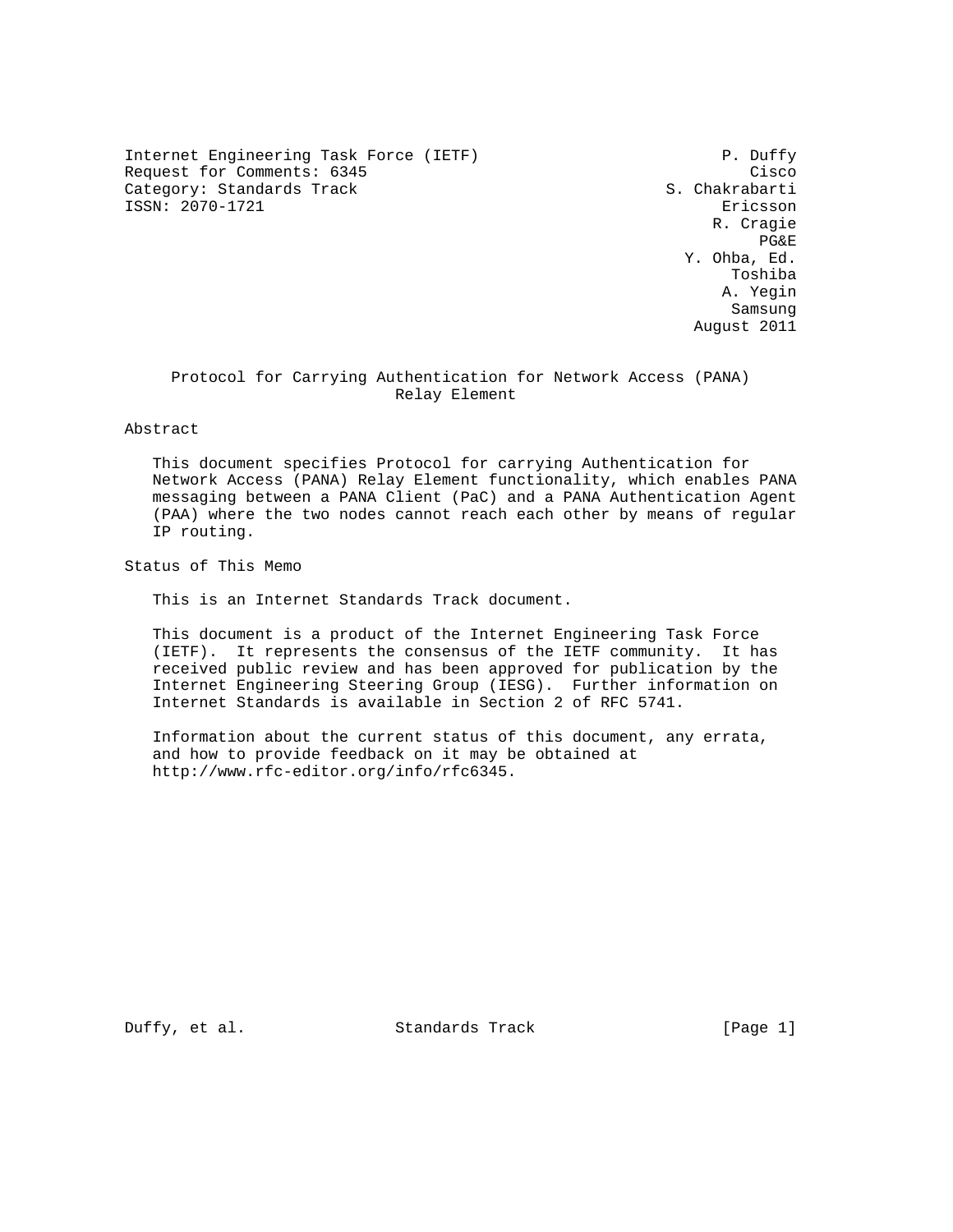#### Copyright Notice

 Copyright (c) 2011 IETF Trust and the persons identified as the document authors. All rights reserved.

 This document is subject to BCP 78 and the IETF Trust's Legal Provisions Relating to IETF Documents

 (http://trustee.ietf.org/license-info) in effect on the date of publication of this document. Please review these documents carefully, as they describe your rights and restrictions with respect to this document. Code Components extracted from this document must include Simplified BSD License text as described in Section 4.e of the Trust Legal Provisions and are provided without warranty as described in the Simplified BSD License.

## Table of Contents

|  | 3. Security of Messages Sent between PRE and PAA 5 |
|--|----------------------------------------------------|
|  |                                                    |
|  |                                                    |
|  |                                                    |
|  |                                                    |
|  |                                                    |
|  |                                                    |
|  |                                                    |
|  |                                                    |
|  |                                                    |
|  |                                                    |
|  |                                                    |

### 1. Introduction

 Protocol for carrying Authentication for Network Access (PANA) [RFC5191] is a UDP-based protocol to perform Extensible Authentication Protocol (EAP) authentication between a PANA Client (PaC) and a PANA Authentication Agent (PAA).

 This document specifies PANA Relay Element (PRE) functionality, which enables PANA messaging between a PaC and a PAA where the two nodes cannot reach each other by means of regular IP routing. For example, in ZigBee IP [ZIGBEEIP] that uses 6LoWPAN [RFC4944], a joining node (PaC) can only use a link-local IPv6 address to communicate with a parent node prior to PANA authentication. The PAA typically resides in a 6LowPAN Border Router (6LBR) [6LoWPAN-ND], which is often

Duffy, et al. Standards Track [Page 2]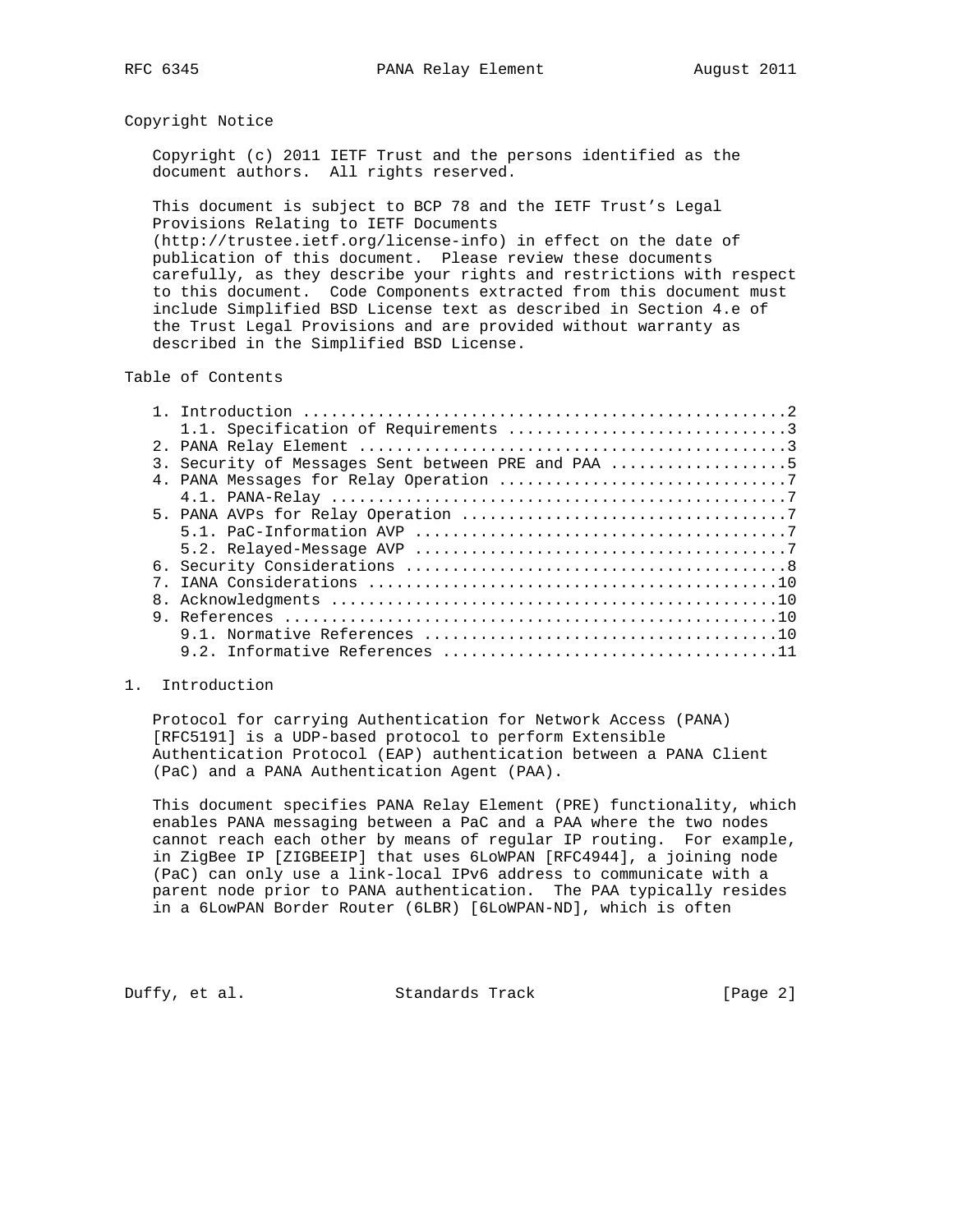multiple IP hops away from the PaC. The PRE implemented on the parent node is used for relaying PANA messages between the PaC and the PAA in this scenario.

1.1. Specification of Requirements

 In this document, several words are used to signify the requirements of the specification. These words are capitalized. The key words "MUST", "MUST NOT", "REQUIRED", "SHALL", "SHALL NOT", "SHOULD", "SHOULD NOT", "RECOMMENDED", "MAY", and "OPTIONAL" in this document are to be interpreted as described in [RFC2119].

2. PANA Relay Element

 A PANA Relay Element (PRE) is a node that is located between a PaC and a PAA. It is responsible for relaying the PANA messages between the PaC and the PAA. The PRE does not need to maintain per-PaC state. From the PaC's perspective, the PRE appears as the PAA. Normal IP routing is performed between the PRE and the PAA. A PAA can communicate with multiple PREs. A PRE can communicate with multiple PAAs, and it will choose one PAA to communicate with for a given PaC. By default, the PaC discovers the PRE using the normal mechanism for PAA discovery as defined in [RFC5192]. PREs are assumed to be configured with the IP address(es) of the  $PAA(s)$ . Dynamic PAA discovery schemes for PREs are outside the scope of this document.

The PRE and the PAA support the relay operation as follows.

 When the PRE receives a PANA message from the PaC, it creates a PANA- Relay (PRY) message (see Section 4.1) containing a Relayed-Message AVP (see Section 5.2) and a PaC-Information AVP (see Section 5.1). The Relayed-Message AVP encapsulates the entire PANA Message received from the PaC. The PaC-Information AVP contains the PaC's IP address and UDP port number used for sending the PANA messages. The PRY message is sent to the PAA.

 When the PAA receives the PRY message, it retrieves the PaC originated PANA message from the Relayed-Message AVP and the PaC's IP address and UDP port number from the PaC-Information AVP. The PaC originated PANA message is processed in the same way as specified in [RFC5191], with the following exceptions:

 (a) The IP address and the port number contained in the PaC- Information AVP and the source IP address and UDP port number of the PRE are used to identify the PaC among multiple PANA-Client- Initiation messages sent from different PaCs through the same PRE

Duffy, et al. Standards Track [Page 3]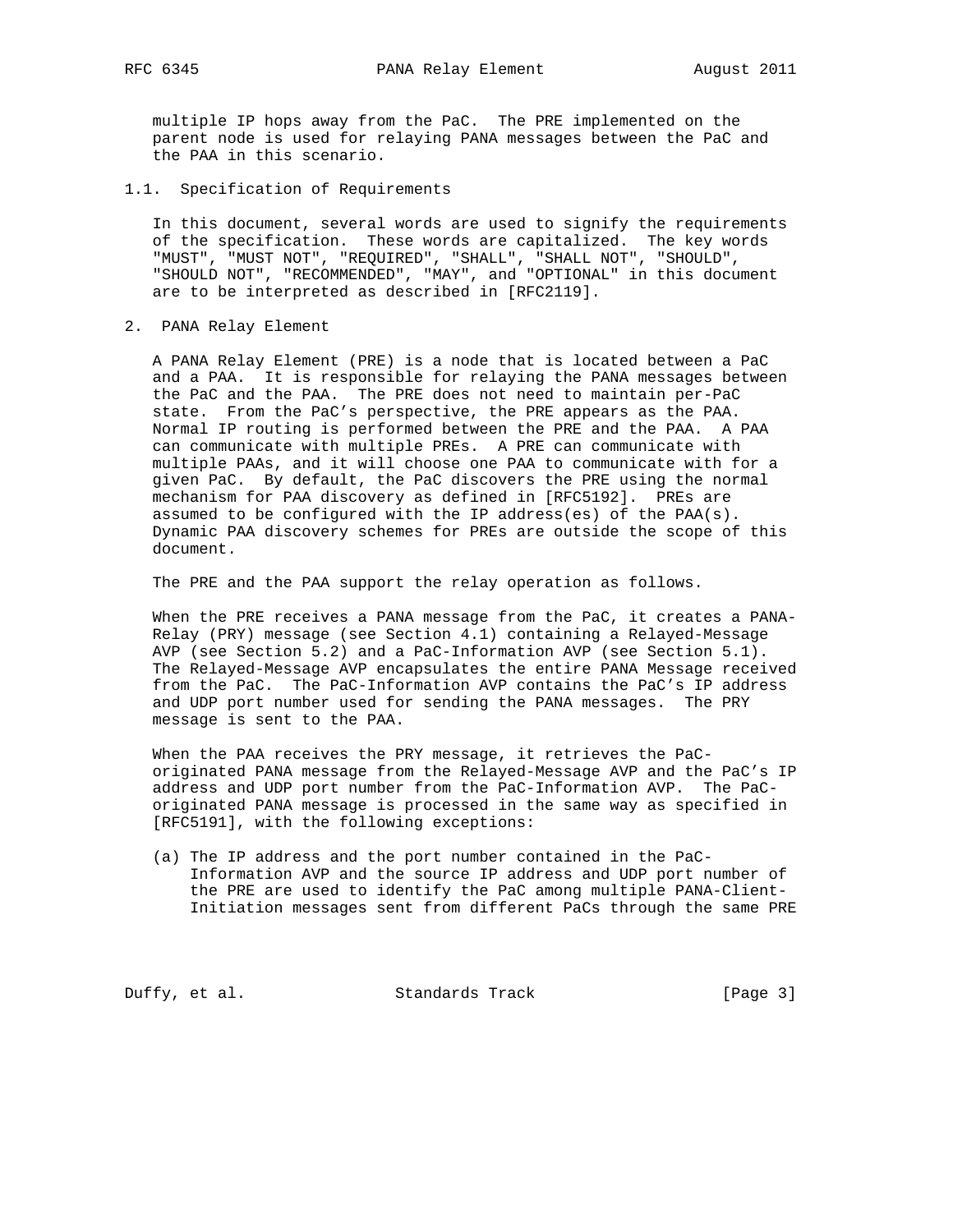or sent from more than one PaC with the same the IP address and the port number through different PREs.

- (b) The IP address and the port number contained in the PaC- Information AVP are maintained by the PAA in the PANA session attribute "IP address and UDP port number of the PaC" [RFC5191].
- (c) The IP address and UDP port number of the PRE are maintained by the PAA in a new PANA session attribute "IP address and UDP port number of the PRE". A PANA session is referred to as a relayed PANA session if this attribute has a non-null value.

 When the PAA originates a PANA message for a relayed PANA session, it sends a PRY message to the PRE's IP address and sets the destination UDP port number to the UDP port number of the PRE maintained in the PANA session attribute "IP address and UDP port number of the PRE". The PRY message includes a Relayed-Message AVP containing the PAA originated PANA message and also includes a PaC-Information AVP containing the PaC's IP address and UDP port number.

 When the PRE receives the PRY message, it retrieves the PAA originated PANA message from the Relayed-Message AVP and the PaC's IP address and UDP port number from and PaC-Information AVPs. The PAA originated PANA message is sent to the PaC's IP address with the source UDP port number set to the PANA port number (716) and the destination UDP port number set to the UDP port number contained in the Relayed-Message AVP.

 The Session Identifier and Sequence Number of any PRY message are set to zero. PRY messages are never retransmitted by the PRE or the PAA. Note that the PANA message carried in a Relayed-Message AVP may be retransmitted by the PaC or PAA, leading to transmission of a new PRY message carrying the same Relayed-Message AVP.

 A PAA that supports this specification MUST be able to process PRY messages for PaC-initiated PANA sessions.

 This specification assumes there is at most one PRE between the PaC and the PAA. Performing relay operation on a PANA message that is already relayed (i.e., carried inside a PRY message) is out of scope of this specification.

Figure 1 is an example message flow with a PRE.

Duffy, et al. Standards Track [Page 4]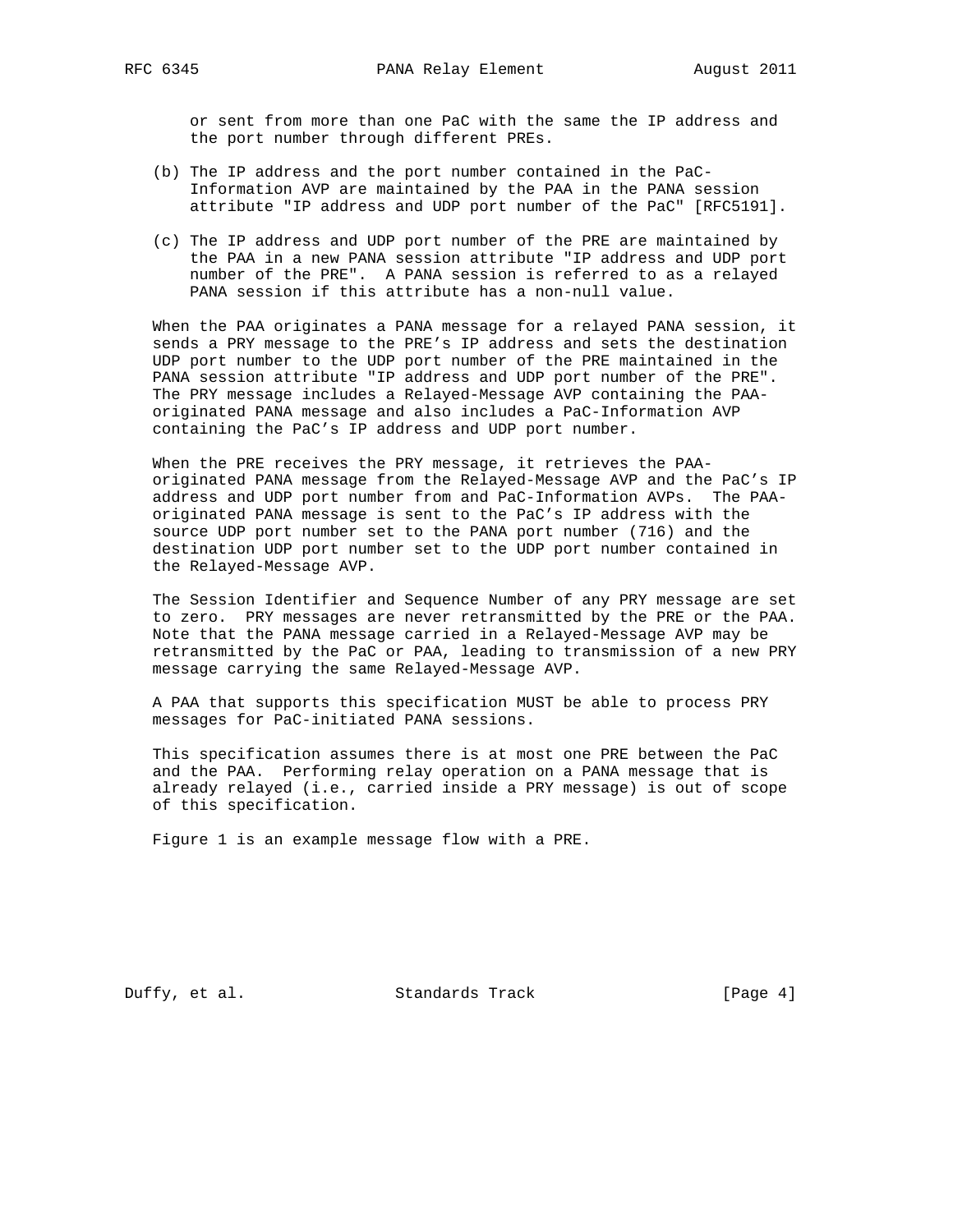RFC 6345 **PANA Relay Element** August 2011

|       | PAC<br><b>PRE</b><br>$- - - - - -$ |                                                                                                                                                                                                                                                                                                                                                                                                                                                                                                                                                                                                                | PAA | srcIP:port->dstIP:port          |
|-------|------------------------------------|----------------------------------------------------------------------------------------------------------------------------------------------------------------------------------------------------------------------------------------------------------------------------------------------------------------------------------------------------------------------------------------------------------------------------------------------------------------------------------------------------------------------------------------------------------------------------------------------------------------|-----|---------------------------------|
|       | $1. \t---PCI--$                    |                                                                                                                                                                                                                                                                                                                                                                                                                                                                                                                                                                                                                |     | $IP1: p1 -> IP2a: 716$          |
| $2$ . |                                    | $---PRY[P{IP1:p1}, R{PCI}]$ -->                                                                                                                                                                                                                                                                                                                                                                                                                                                                                                                                                                                |     | $IP2b: p2 -> IP3: 716$          |
| 3.    |                                    | $\left(--PRY[P{IP1:p1}, R{PAR}\right]$ ---                                                                                                                                                                                                                                                                                                                                                                                                                                                                                                                                                                     |     | $IP3:716 -> IP2b:p2$            |
| 4.    | <--PAR---                          |                                                                                                                                                                                                                                                                                                                                                                                                                                                                                                                                                                                                                |     | $IP2a:716 -> IP1:p1$            |
| 5.    | $---PAN-->$                        |                                                                                                                                                                                                                                                                                                                                                                                                                                                                                                                                                                                                                |     | $IP1: p1 -> IP2a: 716$          |
| 6.    |                                    | $---PRY[P{IP1:p1}, R{PAN}]-->$                                                                                                                                                                                                                                                                                                                                                                                                                                                                                                                                                                                 |     | $IP2b:p2 -> IP3:716$            |
| 7.    |                                    | $\left.\left.\left.\left.\left.\left.\right.\right.\right.\right.\right.\right.$ $\left.\left.\left.\left.\left.\left.\right.\right.\right.\right.\right\right.$ $\left.\left.\left.\left.\left.\right.\right.\right.\right\right.$ $\left.\left.\left.\left.\right.\right.\right\right\}$ $\left.\left.\left.\right.\right\right\right\}$ $\left.\left.\left.\left.\right.\right\right\right\}$ $\left.\left.\left.\right\right\right.$ $\left.\left.\left.\right\right\right\}$ $\left.\left.\left.\right\right\right.$ $\left.\left.\left.\right\right\right\right.$ $\left.\left.\left.\left.\right\right$ |     | $IP3:716 -> IP2b:p2$            |
| 8.    | <--PAR---                          |                                                                                                                                                                                                                                                                                                                                                                                                                                                                                                                                                                                                                |     | $IP2a:716 -> IP1:p1$            |
| 9.    | ---PAN-->                          |                                                                                                                                                                                                                                                                                                                                                                                                                                                                                                                                                                                                                |     | $IP1: p1 \rightarrow IP2a: 716$ |
| 10.   |                                    | $---PRY[P{IP1:p1}, R{PAN}]-->$                                                                                                                                                                                                                                                                                                                                                                                                                                                                                                                                                                                 |     | $IP2b: p2 -> IP3: 716$          |

IP1 is the IP address of PaC.

 IP2a and IP2b are the IP addresses of PRE. IP2a is used for communicating with PaC. IP2b is used for communicating with PAA. The two IP address may be the same.

IP3 is the IP address of PAA.

 p1 is PaC-assigned UDP port number. p2 is PRE-assigned UDP port number.

 P: PaC-Information AVP R: Relayed-Message AVP

Figure 1: Example Call Message for PANA Relay

3. Security of Messages Sent between PRE and PAA

 PRE/PAA security is OPTIONAL since PANA messages are designed to be used in untrusted networks, but if a cryptographic mechanism is supported, it SHOULD be IPsec. When the device characteristics preclude support for IPsec, an alternative mechanism such as DTLS [RFC4347], or link-layer cryptographic security, etc., may be used instead. This section describes how IPsec [RFC4301] can be used for securing the PANA relay messages.

Duffy, et al. Standards Track [Page 5]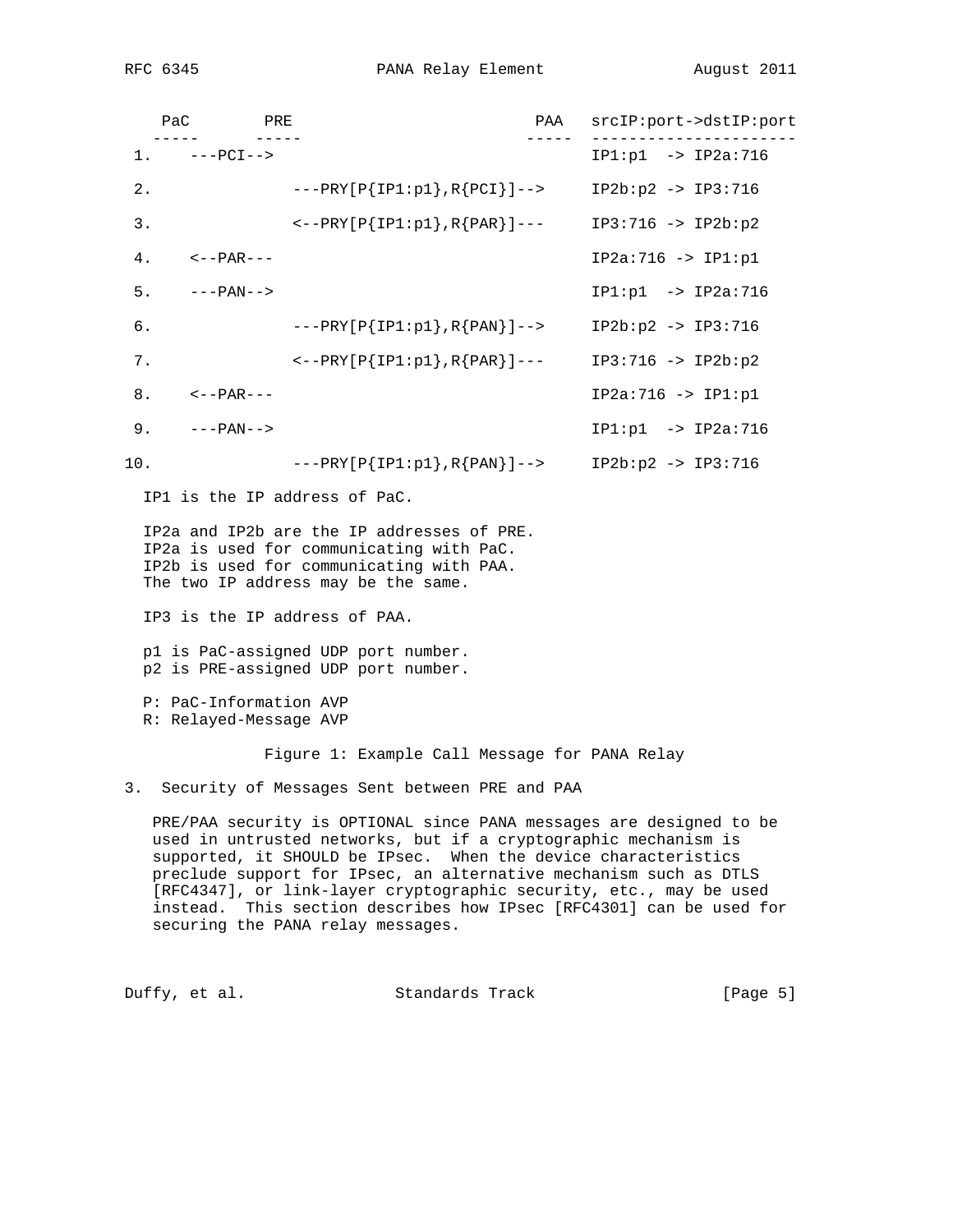When IPsec is used, each PRE must have an established pairwise trust relationship with a PAA. That is, if messages from a PaC will be relayed by a PRE to a PAA, the PRE and PAA must be configured to use IPsec for the messages they exchange.

 PREs and PAAs that support secure PRE to PAA communication use IPsec under the following conditions:

- Selectors PREs are manually configured with the addresses of the PAAs to which PANA messages are to be forwarded. PAAs that will be using IPsec for securing PANA messages must also be configured with a list of the PREs to which messages will be returned. The selectors for the PREs and PAAs will be the pairs of addresses defining PREs and PAAs that exchange PANA messages on the PANA UDP port 716 in their source or destination port.
- Mode PREs and PAAs use transport mode and ESP. The information in PANA messages is not generally considered confidential, so encryption need not be used (i.e., NULL encryption can be used).
- Key management Because the PREs and PAA must be manually configured, manually configured key management may suffice, but does not provide defense against replayed messages. Accordingly, IKE with preshared secrets SHOULD be supported. IKE with public keys MAY be supported.
- Security policy PANA messages between PREs and PAAs should only be accepted from PANA peers as identified in the local configuration.
- Authentication Shared keys, indexed to the source IP address of the received PANA message, are adequate in this application.
- Availability Appropriate IPsec implementations are likely to be available for PAAs and for PREs in more featureful devices used in enterprise and core ISP networks. IPsec is less likely to be available for PREs in low-end devices primarily used in the home or small office markets.

Duffy, et al. Standards Track [Page 6]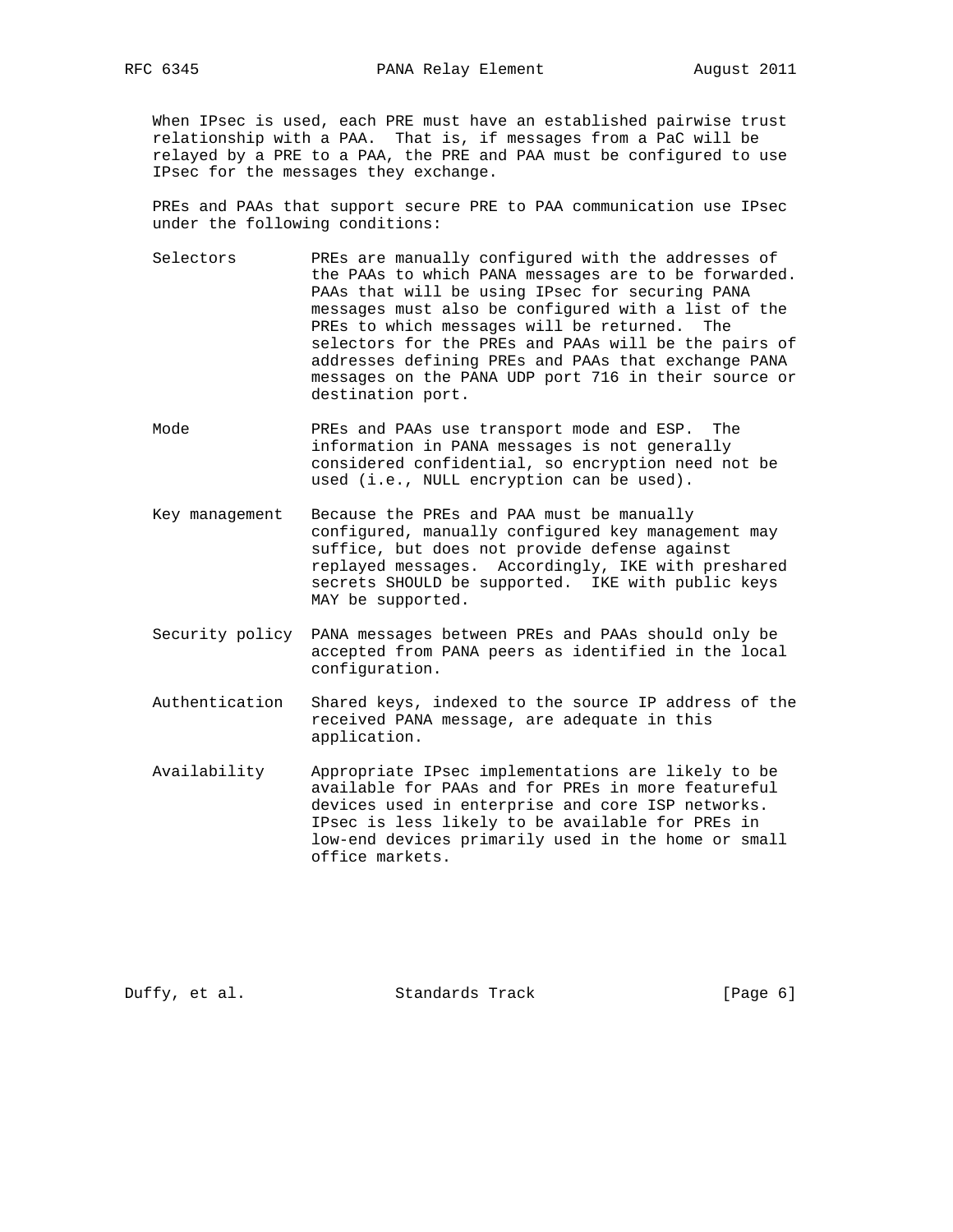4. PANA Messages for Relay Operation

4.1. PANA-Relay

 The PANA-Relay (PRY) message is sent by the PRE to the PAA or by the PAA to the PRE. It contains one PaC-Information AVP and one Relayed- Message AVP. The PRY message SHOULD NOT carry other AVPs.

 In a PRE-originated PRY message, the PaC-Information AVP contains an IP address and the UDP port number of the PANA message that was originated by the PaC and is contained in the Relayed-Message AVP.

 In a PAA-originated PRY message, the information in the PaC- Information AVP MUST be copied from the "IP address and UDP port number of the PaC" attribute of the associated PANA session [RFC5191].

 The Session Identifier and Sequence Number field of any PRY message MUST be set to zero. A PRY message MUST NOT be retransmitted by the PRE or the PAA.

 PANA-Relay ::= < PANA-Header: 5 > { PaC-Information } { Relayed-Message }  $*$  $\lceil$  AVP  $\rceil$ 

5. PANA AVPs for Relay Operation

5.1. PaC-Information AVP

 The PaC-Information AVP (AVP Code 10) is of type OctetString and contains an IP address (16-octet for an IPv6 address or 4-octet for an IPv4 address) followed by a 2-octet UDP port number of the PaC, both encoded in network-byte order.

5.2. Relayed-Message AVP

 The Relayed-Message (AVP Code 11) is of type OctetString and contains a relayed PANA message excluding the UDP and IP headers.

Duffy, et al. Standards Track [Page 7]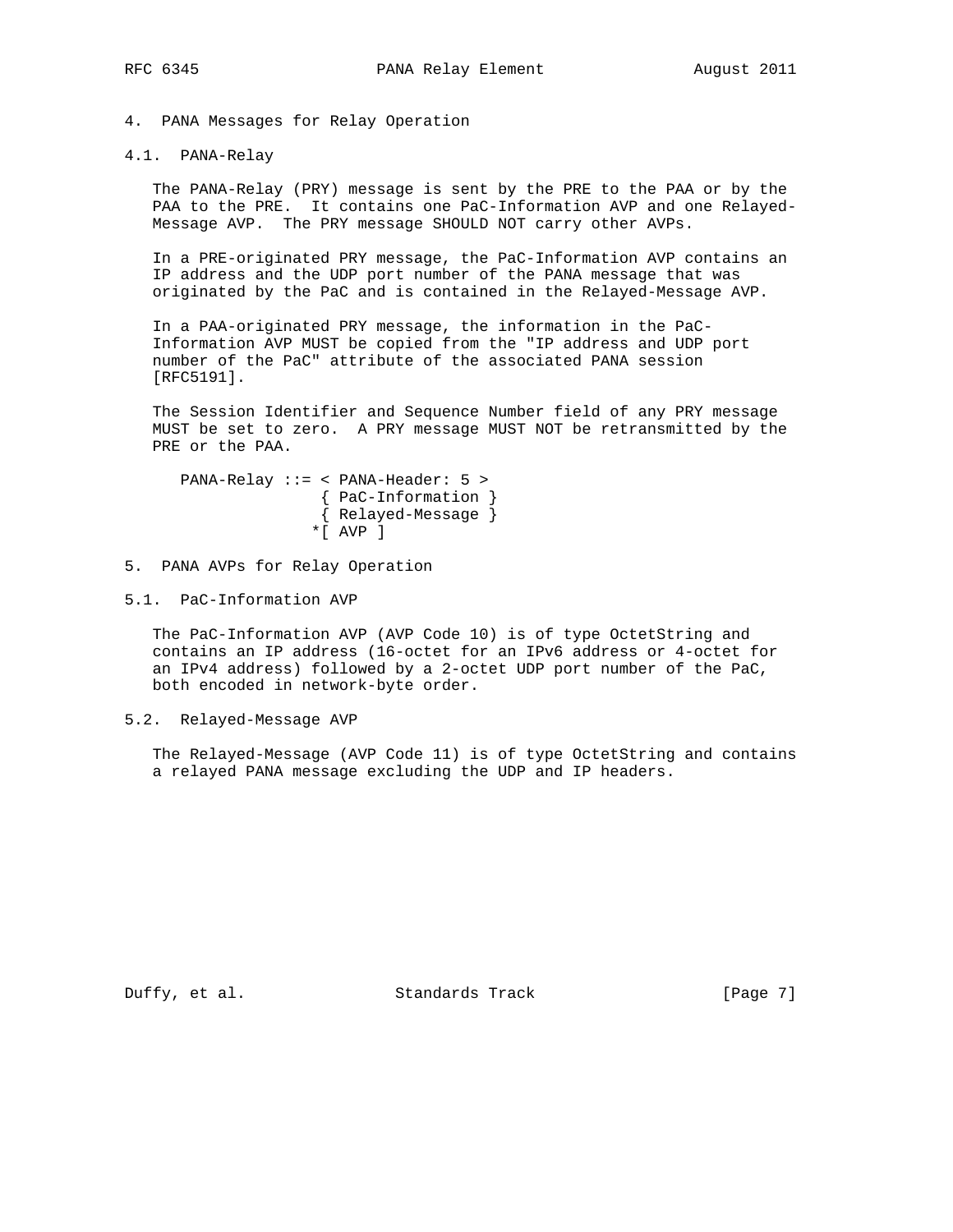#### 6. Security Considerations

 A PRE's main objective is to assist transport of PANA messages between the PaC and the PAA. Relay operation performed between the PRE and the PAA forms an additional logical link for relaying the end-to-end PANA messages between the PaC and the PAA. In that sense, a PRE resembles a bridge or a router that sits between the PaC and the PAA when non-relayed PANA [RFC5191] is used.

 A PRE can pose certain threats to the relayed PANA messages. A PRE can delay or drop PANA messages sent by the PaC or the PAA. It can also spoof or modify PANA messages sent towards the PaC or the PAA. These threats are similar to what an on-path bridge/router (i.e., a man-in-the-middle, MitM) can pose to non-relayed PANA. EAP and PANA protocols are designed to operate over unsecure links where aforementioned threats can already exist. Even though these threats cannot be leveraged to gain unauthorized network access, or compromise of cryptographic keys (e.g., MK, MSK, EMSK, etc.), other damages such as preventing authentication to complete, or denial-of service are still possible.

 Even though the PRE-to-PAA relay path appears to be a separate additional logical link for transporting the PANA messages, the PRE may pose a few additional risks versus traditional on-path bridges and routers. The following explains the risks and mitigations of PRE as a relay device.

 The PRE inserts PaC-Information AVP as the PaC-generated PANA packet is encapsulated in a PRY packet to the PAA. This AVP carries the IP address and the UDP port number values of the PANA packet as sent by the PAC. These values are already carried inside the IP and UDP headers with non-relayed PANA and they are not necessarily secured. EAP and PANA are designed to work in the absence of their protection. Therefore, no additional PANA-layer security is needed when these values are carried as PANA AVPs between the PRE and the PAA. If a future document defines additional payload AVPs for the PRY messages, there may be a need to define additional security for those messages.

 A rogue PRE can spoof PANA messages on behalf of a victim PaC and receive the PAA response irrespective of the location of the PRE with respect to the network topology. Achieving the same threat with non relayed PANA requires the rogue node be an MitM, otherwise the spoofed packets may be dropped by the ingress filtering network elements, or the responses would be directly sent to the victim PaC IP address and may not be received by the rogue node. Nevertheless, such a rogue PRE cannot perform full initial authentication on behalf of the victim PaC unless it also holds the PaC's credentials

Duffy, et al. Standards Track [Page 8]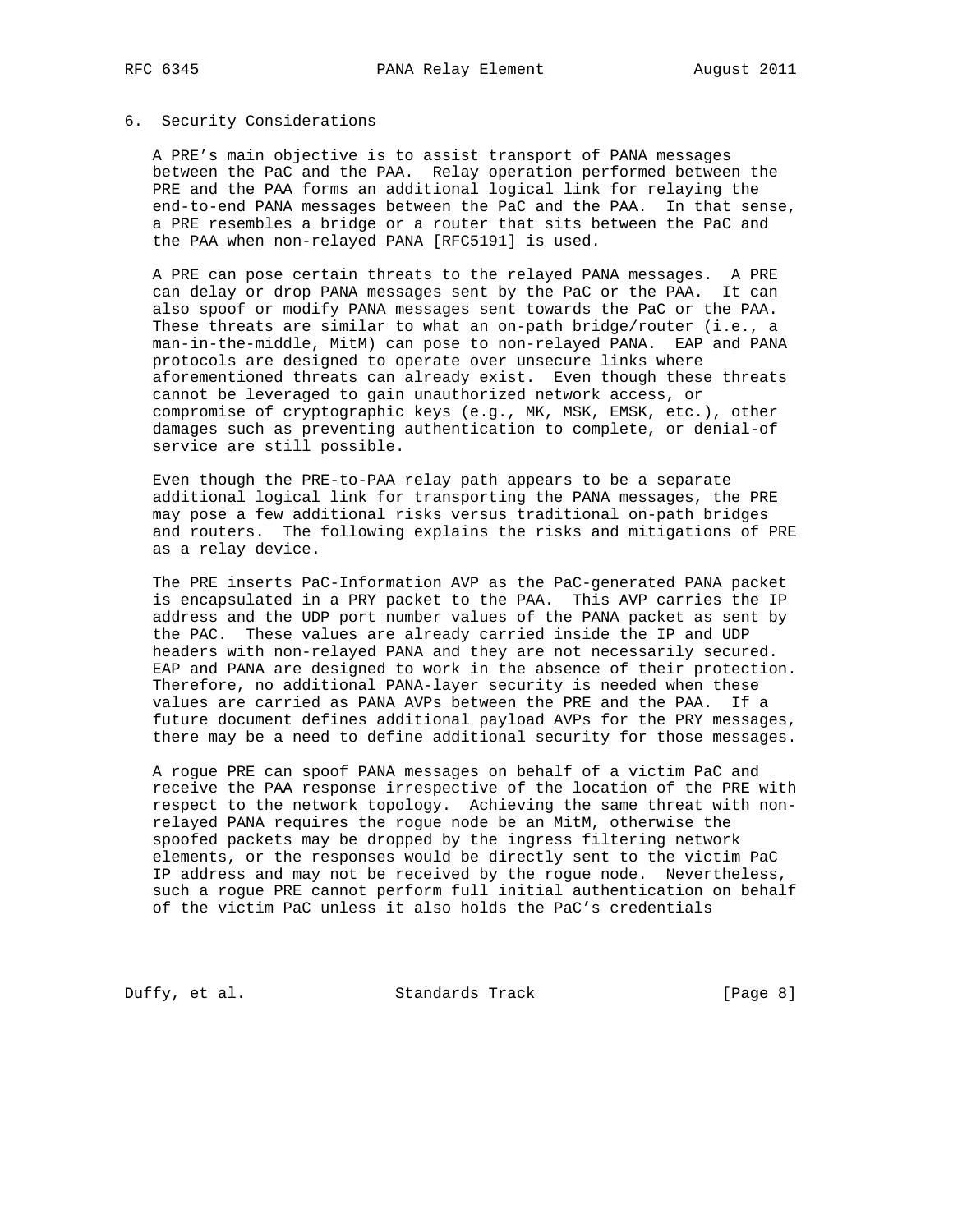(including the master key). Furthermore, any spoofed PANA messages after the initial authentication will fail the integrity checks at the PAA when a key-generating EAP method is used.

 The only state that can change on the PAA upon a rogue PRE sending a spoofed PRY is the IP address and UDP port number of the PRE stored as PANA session attributes, which impacts where the PAA sends the next PANA packet (i.e., to the rogue PRE instead of the legitimate PRE). The PAA also needs to handle the PaC-Information AVP in addition to the PaC-originated PANA message carried in the Relayed- Message AVP, so use of the PRE may impose additional storage requirements on the PAA. A rogue PRE generating a valid PANA packet requires it be a MitM in order to synch up with the PANA session state and attributes on the PaC. Such a MitM can already disturb the EAP and PANA even without playing the role of a PRE.

 An unauthorized node pretending as PAA can spoof the relayed PANA messages to the PRE in order to get them delivered to the PaC. While the harm caused by such spoofed packets are limited (due to the EAP and PANA design with unsecured network operation in mind), the processing of bogus packets can cause processing load on the PaC.

 Some of the risks stemming from the aforementioned threats are already handled by the EAP and PANA as described. The residual risks shall be mitigated using additional physical or cryptographic security in the network hosting the PREs and the PAAs. Access control lists implemented on the PRE, PAA, or intermediary firewalls supported by cryptographic or physical authentication/authorization are needed for protecting legitimate PRE and PAAs against rogue ones. Details of the cryptographic mechanisms using IPsec are specified in Section 3. Use of manually configured preshared keys for IPsec between PREs and PAAs does not defend against replayed PANA messages.

PREs do not need to maintain per-PaC state; therefore, they are robust against resource consumption DoS (Denial-of-Service) attacks.

 In the relay operation, the IP address of the PAA that is seen by the PaC (i.e., an IP address of the PRE) is different from the IP address of the PAA that is seen by the authentication server. If an EAP channel binding solution uses the IP address of the PAA as part of channel binding parameters, such a solution must take this into account. Note that the same issue arises even when non-relayed PANA is used and the PAA has one IP address configured on its interface facing the PaC and another IP address on the other interface facing the authentication server.

Duffy, et al. Standards Track [Page 9]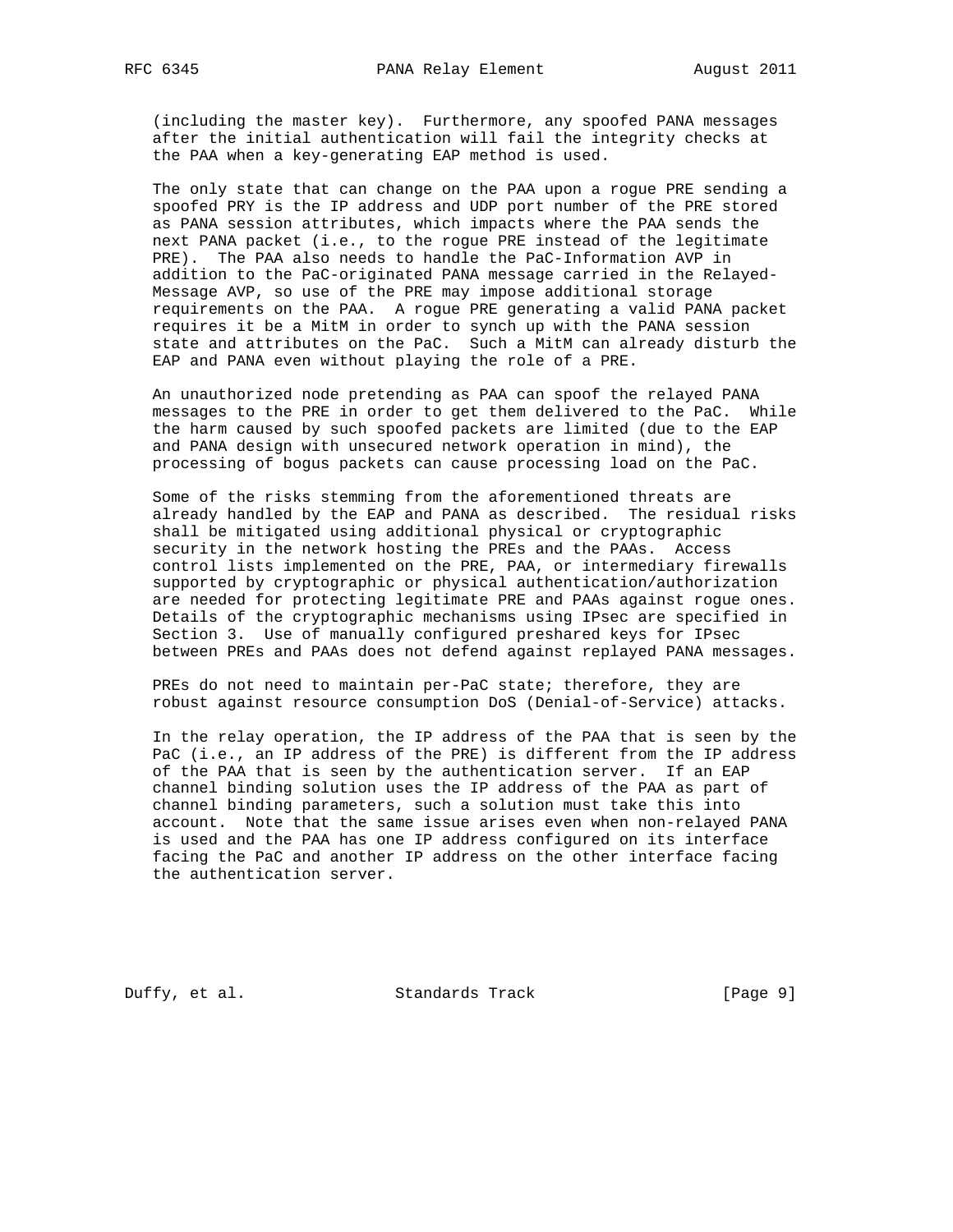## 7. IANA Considerations

 As described in Sections 4 and 5, and following the new IANA allocation policy on PANA messages [RFC5872], one Message Type and two PANA AVP Codes have been assigned.

- o A Message Type of 5 for PANA-Relay (PRY) message with the 'R' (Request) bit cleared.
- o A standard AVP Code of 10 for PaC-Information AVP.
- o A standard AVP Code of 11 for Relayed-Message AVP.
- 8. Acknowledgments

 The authors would like to thank Vlad Gherghisan, Shohei Watanabe, Richard Kelsey, Rafa Marin Lopez, Margaret Wasserman, Alan DeKok, Ralph Droms, Jari Arkko, Yoshifumi Nishida and Stephen Farrell for their valuable comments.

- 9. References
- 9.1. Normative References
	- [RFC2119] Bradner, S., "Key words for use in RFCs to Indicate Requirement Levels", BCP 14, RFC 2119, March 1997.
	- [RFC4301] Kent, S. and K. Seo, "Security Architecture for the Internet Protocol", RFC 4301, December 2005.
	- [RFC5191] Forsberg, D., Ohba, Y., Patil, B., Tschofenig, H., and A. Yegin, "Protocol for Carrying Authentication for Network Access (PANA)", RFC 5191, May 2008.
	- [RFC5192] Morand, L., Yegin, A., Kumar, S., and S. Madanapalli, "DHCP Options for Protocol for Carrying Authentication for Network Access (PANA) Authentication Agents", RFC 5192, May 2008.
	- [RFC5872] Arkko, J. and A. Yegin, "IANA Rules for the Protocol for Carrying Authentication for Network Access (PANA)", RFC 5872, May 2010.

Duffy, et al. Standards Track [Page 10]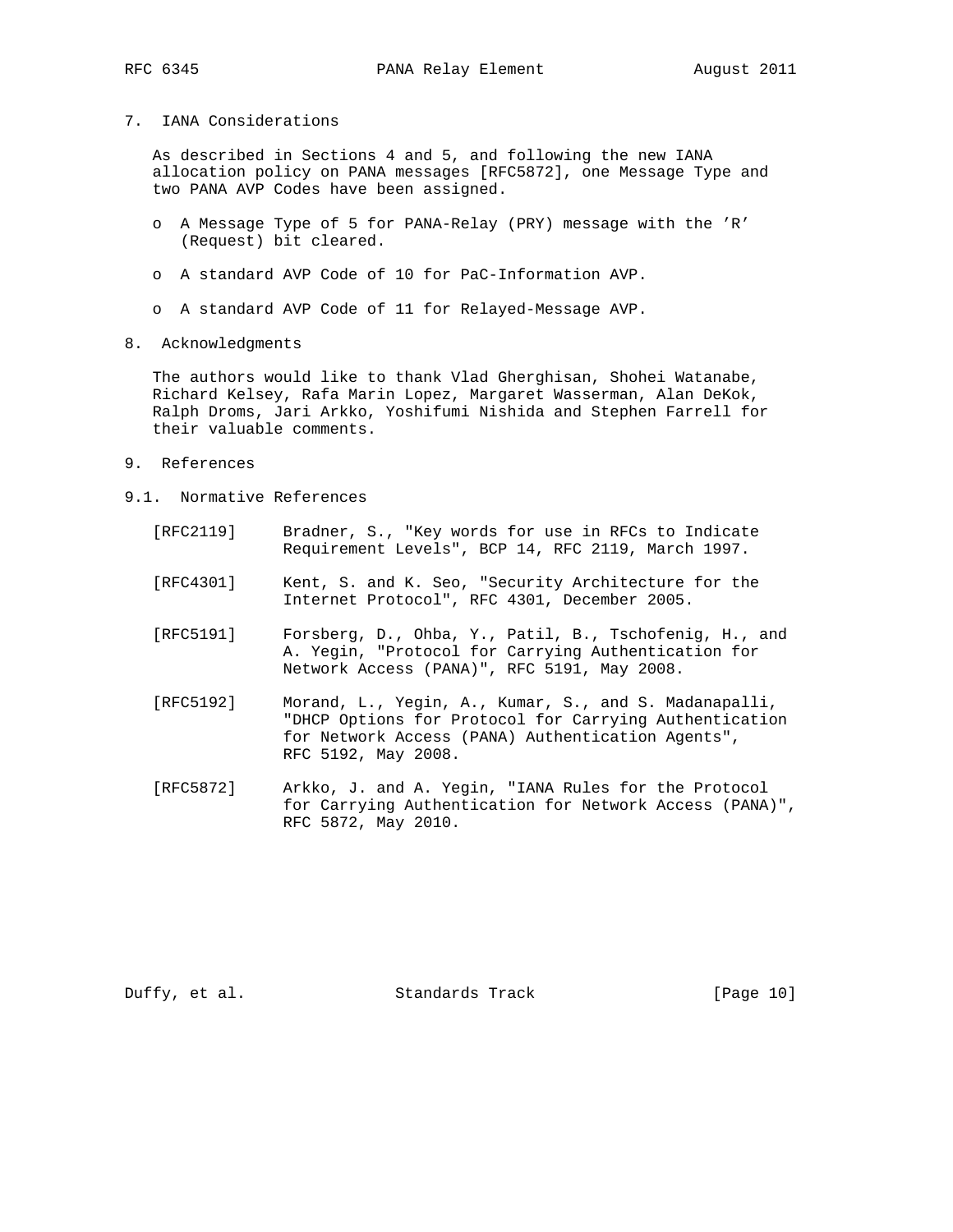## 9.2. Informative References

- [RFC4347] Rescorla, E. and N. Modadugu, "Datagram Transport Layer Security", RFC 4347, April 2006.
- [RFC4944] Montenegro, G., Kushalnagar, N., Hui, J., and D. Culler, "Transmission of IPv6 Packets over IEEE 802.15.4 Networks", RFC 4944, September 2007.
- [6LoWPAN-ND] Shelby, Z., Chakrabarti, S., and E. Nordmark, "Neighbor Discovery Optimization for Low Power and Lossy Networks (6LoWPAN)", Work in Progress, June 2011.
- [ZIGBEEIP] ZigBee Alliance, "ZigBee IP Specification", ZigBee 095023r10, Work in Progress, July 2010.

Duffy, et al. Standards Track [Page 11]